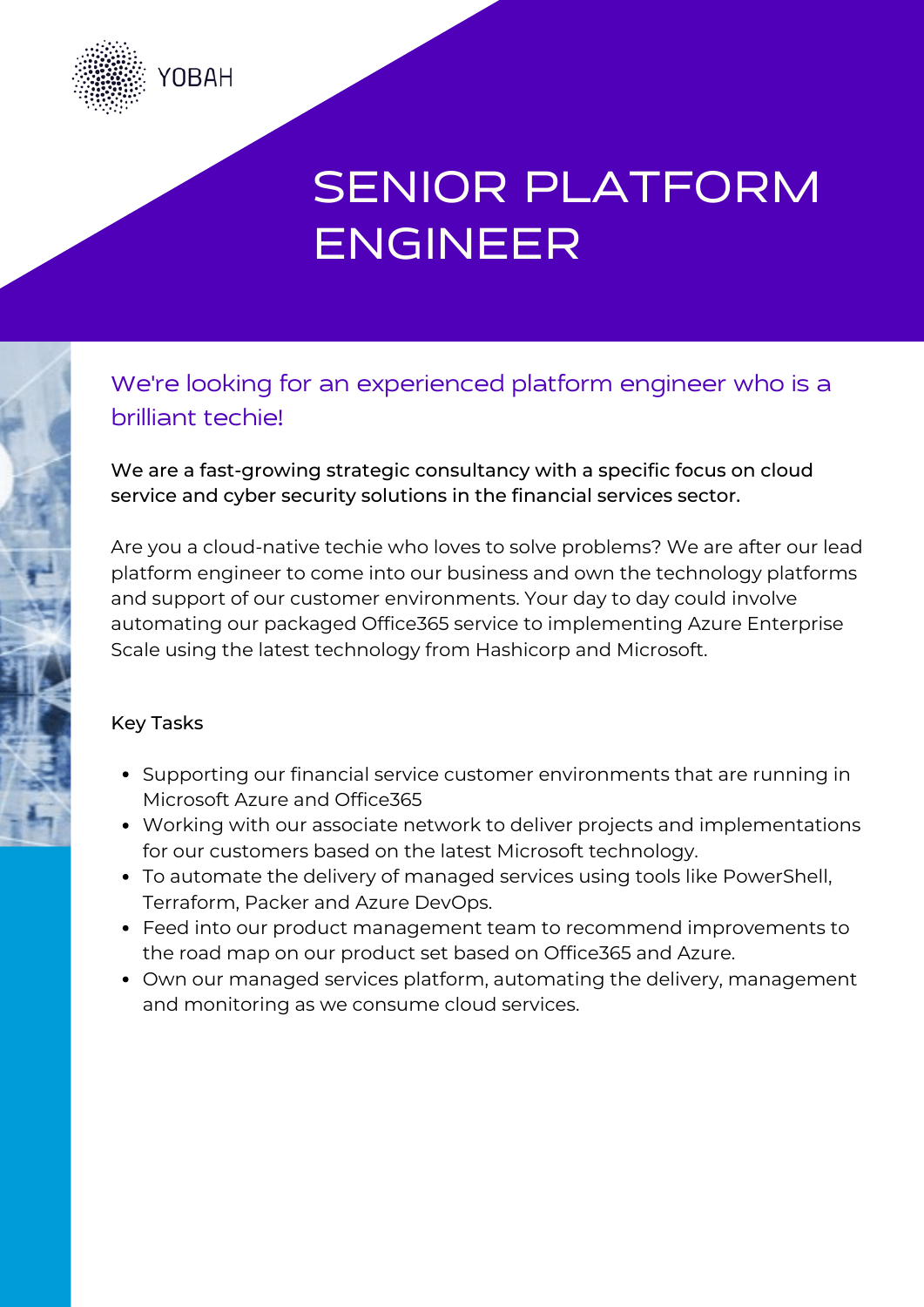

# SENIOR PLATFORM ENGINEER

### Critical Skills:

We have a core set of products and services that we need to support for our customers, so experience in the following will be critical for your role.

- You will have worked in a managed services environment in a senior support role (3rd line)
- Automation and scripting skills PowerShell/Terraform/Packer within a version-controlled environment
- Windows server administration and support, ideally in a cloud-hosted environment.
- Microsoft Azure deployment, management and support. Including IaaS, networking, and management tools (e.g., Azure Backup, Azure monitor, security centre.)
- Office365 administration and support, Including builds out of new tenants, troubleshooting, and domain management
- Understanding of ITIL and service desk procedures managing tickets from incidents to change requests

#### Desired:

Outside of the core, we touch upon many products (and will add more and more as our business grows and customer requirements change), so any experience in the below will be great. Don't worry if you aren't an expert, training budgets, qualifications and dedicated lab time are all available!

- Zero-touch operating system build experience Intune, Packer etc.
- Azure Active Directory security support and implementation
- Azure Enterprise-Scale exposure
- Microsoft Information Protection
- Implementing Azure DevOps/CI/CD pipelines with Terraform
- Microsoft Intune
- Working towards or achieved Microsoft Technology Specialist or IT Professional certification is an advantage (e.g. Azure Administrator Associate, Azure Solution Architect Expert, Microsoft 365 Enterprise Administrator Expert)
- Experience of industry-standard methodologies is an advantage (ISO27001)
- Understanding of CIS security benchmarks
- Veeam backup for Office365
- Exposure to other cloud platforms including AWS and GCP